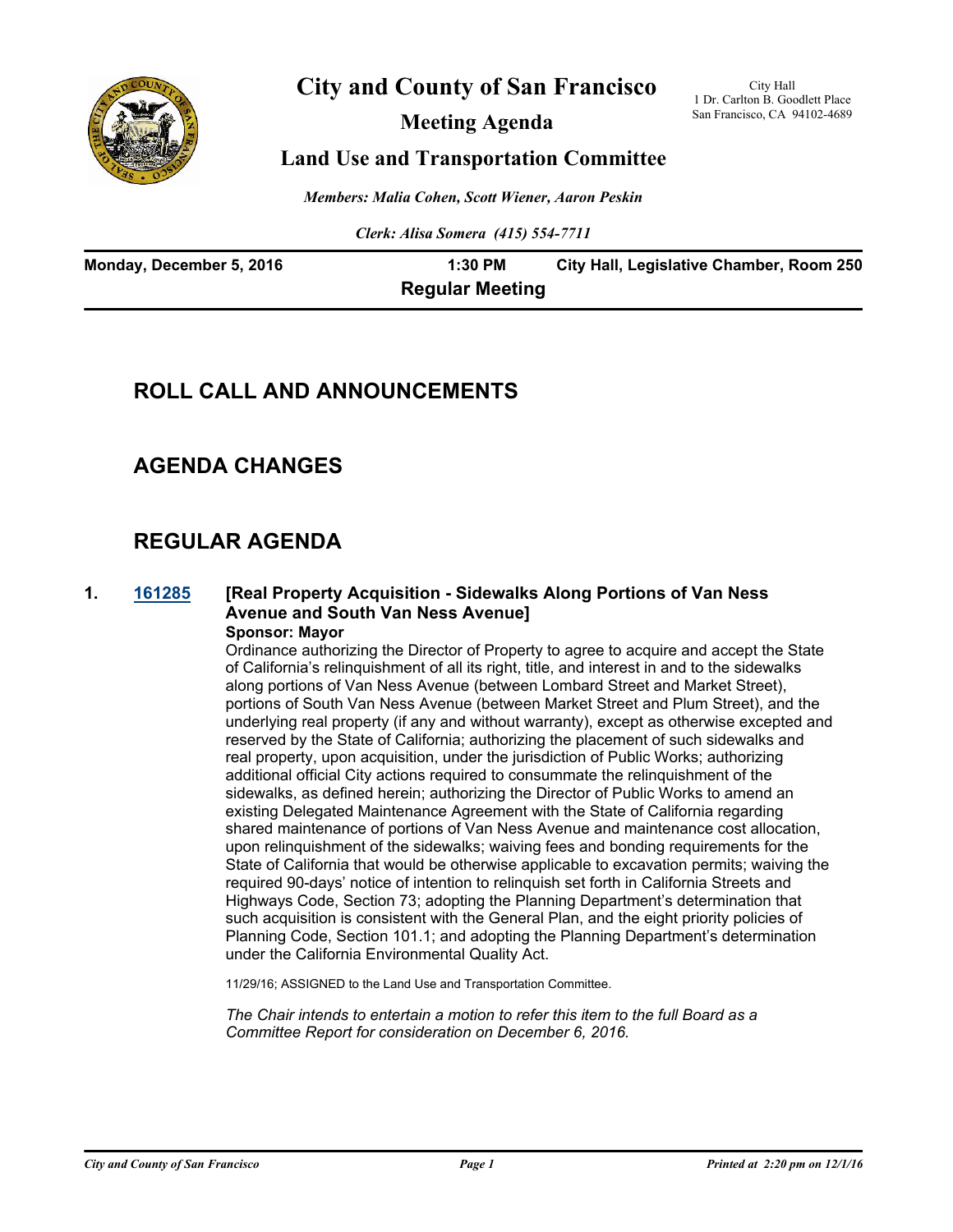### **2. [161241](http://sfgov.legistar.com/gateway.aspx?m=l&id=31446) [Interim Zoning Controls - Indoor Agriculture]**

#### **Sponsor: Mayor**

Resolution creating interim zoning controls to require conditional use authorization for indoor agriculture uses, as defined in Planning Code, Section 102, and other indoor agriculture uses in Production, Distribution, and Repair zoning districts; making findings of consistency with the eight priority policies of Planning Code, Section 101.1; and affirming the Planning Department's determination under the California Environmental Quality Act.

11/15/16; ASSIGNED to the Land Use and Transportation Committee.

11/22/16; REFERRED TO DEPARTMENT.

11/25/16; NOTICED.

*The Chair intends to entertain a motion to refer this item to the full Board as a Committee Report for consideration on December 6, 2016.*

### **3. [161157](http://sfgov.legistar.com/gateway.aspx?m=l&id=31362) [Planning Code - Inclusionary Housing Small Sites Program] Sponsors: Mayor; Campos**

Ordinance amending the Planning Code to create an alternative for project sponsors of smaller market rate projects to direct the Affordable Housing Fee to Small Sites Projects; affirming the Planning Department's determination under the California Environmental Quality Act; and making findings of consistency with the General Plan, the eight priority policies of Planning Code, Section 101.1; and making a finding of public necessity, convenience, and welfare under Planning Code, Section 302.

10/25/16; ASSIGNED UNDER 30 DAY RULE to the Land Use and Transportation Committee.

11/1/16; REFERRED TO DEPARTMENT.

11/25/16; NOTICED.

12/1/16; NOTICED.

# **4. [160925](http://sfgov.legistar.com/gateway.aspx?m=l&id=31130) [Planning Code - Transportation Demand Management Program Requirement]**

#### **Sponsor: Avalos**

Ordinance amending the Planning Code to establish a citywide Transportation Demand Management (TDM) Program, to require Development Projects to incorporate design features, incentives, and tools that support sustainable forms of transportation; create a new administrative fee to process TDM Plan applications and compliance reports; make conforming amendments to various sections of the Planning Code; affirming the Planning Department's determination under the California Environmental Quality Act; and making findings of public necessity, convenience, and welfare under Planning Code, Section 302, and findings of consistency with the General Plan, and the eight priority policies of Planning Code, Section 101.1. (Planning Commission)

8/17/16; RECEIVED FROM DEPARTMENT.

9/6/16; ASSIGNED UNDER 30 DAY RULE to the Land Use and Transportation Committee.

11/18/16; NOTICED.

11/24/16; NOTICED.

11/28/16; AMENDED, AN AMENDMENT OF THE WHOLE BEARING SAME TITLE.

11/28/16; CONTINUED AS AMENDED.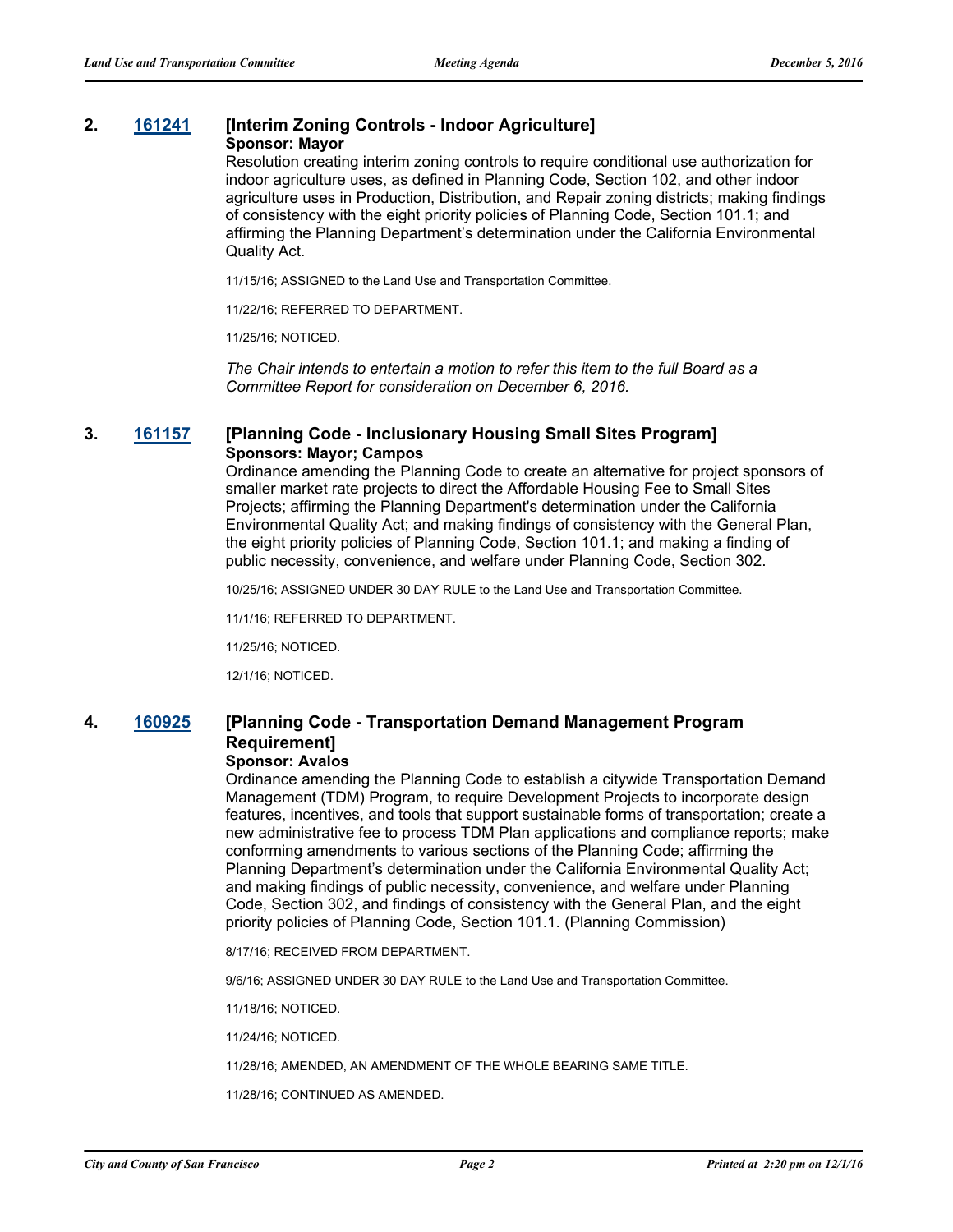### **5. [161044](http://sfgov.legistar.com/gateway.aspx?m=l&id=31249) [Urging City Agencies to Monitor and Review Any Development Proposal for the Brisbane Baylands Area and Urging the City of Brisbane to Prepare a Complete Environmental Impact Report and Approve a Responsible Land Use Plan]**

#### **Sponsors: Kim; Peskin, Campos and Mar**

Resolution urging the City and County of San Francisco and all relevant agencies to closely monitor and review any development proposal for the Brisbane Baylands Area to ensure that the City of Brisbane prepares a comprehensive and complete Environmental Impact Report, which includes legally required analysis of all impacts, including transportation, air quality and greenhouse gases, water supply and wastewater, and housing and population needs, in particular significant impacts that will occur within San Francisco; and urging Brisbane to adopt a responsible Land Use Plan for this area that will include needed workforce housing.

9/27/16; REFERRED FOR ADOPTION WITHOUT COMMITTEE REFERENCE AGENDA AT THE NEXT BOARD MEETING to the Board of Supervisors.

10/4/16; REFERRED to the Land Use and Transportation Committee.

10/7/16; REFERRED TO DEPARTMENT.

# **ADJOURNMENT**

*NOTE: Pursuant to Government Code Section 65009, the following notice is hereby given: if you challenge, in court, the general plan amendments or planning code and zoning map amendments described above, you may be limited to raising only those issues you or someone else raised at the public hearing described in this notice, or in written correspondence delivered to the Board of Supervisors at, or prior to, the public hearing.*

# **LEGISLATION UNDER THE 30-DAY RULE**

*NOTE: The following legislation will not be considered at this meeting. Board Rule 3.22 provides that when an Ordinance or Resolution is introduced which would CREATE OR REVISE MAJOR CITY POLICY, the Committee to which the legislation is assigned shall not consider the legislation until at least thirty days after the date of introduction. The provisions of this rule shall not apply to the routine operations of the departments of the City or when a legal time limit controls the hearing timing. In general, the rule shall not apply to hearings to consider subject matter when no legislation has been presented, nor shall the rule apply to resolutions which simply URGE action to be taken.*

### **[161178](http://sfgov.legistar.com/gateway.aspx?m=l&id=31383) [General Plan Amendments - Implementing the City's Vision Zero Policy Regarding Pedestrian Safety]**

Ordinance amending the Transportation and Urban Design Elements of the General Plan to implement the City's Vision Zero policy regarding pedestrian safety; making findings, including findings of consistency with the General Plan, and the eight priority policies of Planning Code, Section 101.1; and affirming the Planning Department's determination under the California Environmental Quality Act. (Planning Commission)

10/27/16; RECEIVED FROM DEPARTMENT.

11/15/16; ASSIGNED UNDER 30 DAY RULE to the Land Use and Transportation Committee.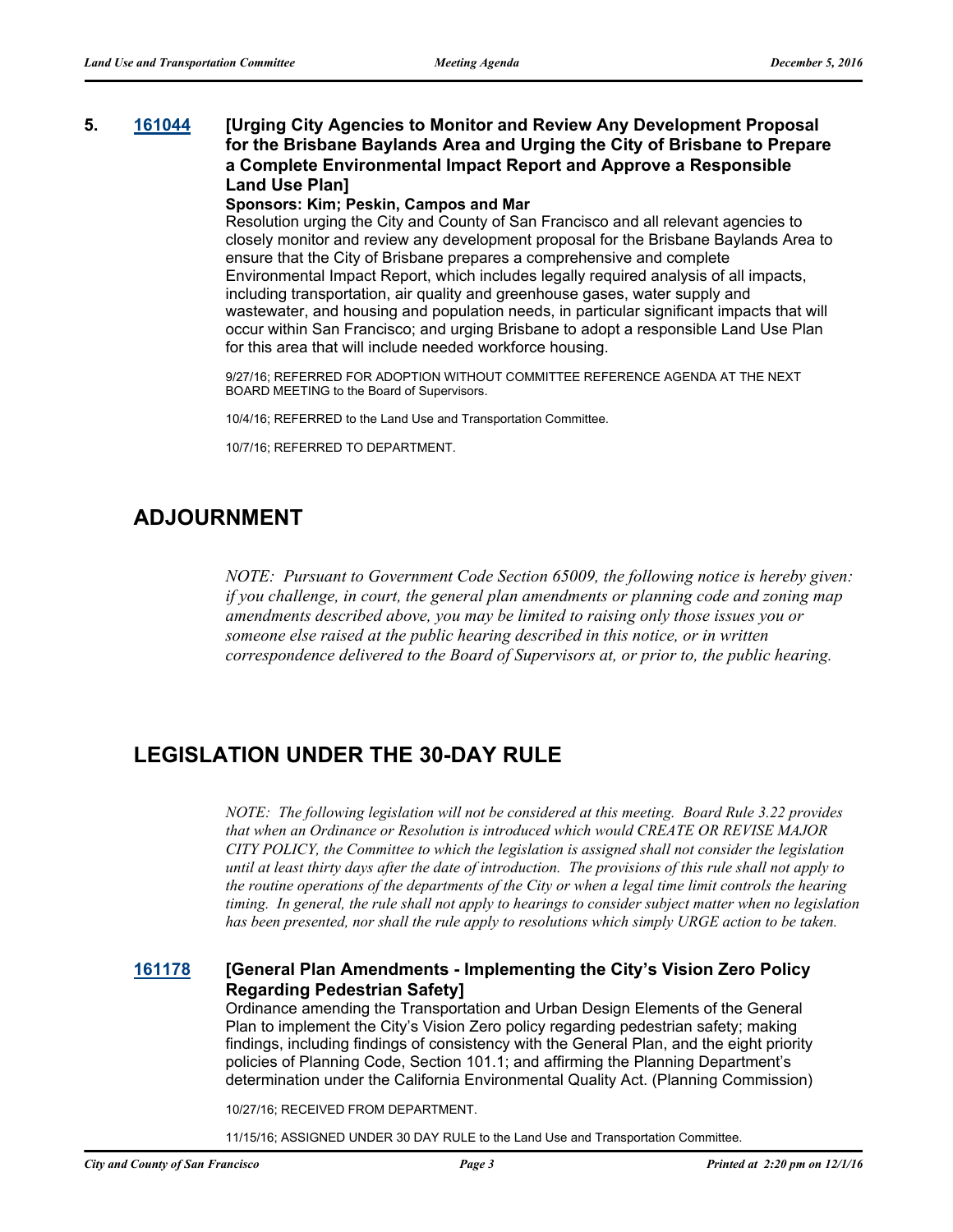#### **[161229](http://sfgov.legistar.com/gateway.aspx?m=l&id=31434) [Planning Code - Medical Cannabis Dispensaries] Sponsor: Campos**

Ordinance amending the Planning Code to allow Medical Cannabis Dispensaries to be located on the second story and above in zoning districts in which they are permitted; affirming the Planning Department's determination under the California Environmental Quality Act; making findings of consistency with the General Plan, and the eight priority policies of Planning Code, Section 101.1; and making a finding of public necessity, convenience, and welfare under Planning Code, Section 302.

11/8/16; ASSIGNED UNDER 30 DAY RULE to the Land Use and Transportation Committee.

#### **[161240](http://sfgov.legistar.com/gateway.aspx?m=l&id=31445) [San Francisco Public Utilities Commission Public Service Easement Vacation Order - Parkmerced Development Project] Sponsor: Yee**

Ordinance 1) ordering the conditional vacation of certain San Francisco Public Utilities Commission (SFPUC) public service easements that exist within Subphases 1A and 1B of the Parkmerced Development Project area, an approximately 152 acre site located in the Lake Merced District in the southwest corner of San Francisco and generally bounded by Vidal Drive, Font Boulevard, Pinto Avenue, and Serrano Drive to the north, 19th Avenue and Junipero Serra Boulevard to the east, Brotherhood Way to the south, and Lake Merced Boulevard to the west; 2) reserving easement rights in favor of the SFPUC, subject to conditions specified in this Ordinance; 3) delegating authority to the Director of Real Estate to execute certain quit claim deeds; 4) adopting findings under the California Environmental Quality Act; 5) adopting findings that the vacations are consistent with the Parkmerced Development Agreement, the General Plan, and the eight priority policies of Planning Code, Section 101.1; 6) directing the Clerk of the Board of Supervisors to make certain transmittals; and 7) authorizing actions by City officials in furtherance of this ordinance.

11/15/16; ASSIGNED UNDER 30 DAY RULE to the Land Use and Transportation Committee.

11/22/16; REFERRED TO DEPARTMENT.

### **[161283](http://sfgov.legistar.com/gateway.aspx?m=l&id=31488) [Extending Interim Zoning Controls - Medical Cannabis Dispensaries in Irving, Judah, Noriega and Taraval Neighborhood Commercial Districts] Sponsor: Tang**

Resolution extending interim zoning controls that require conditional use authorization for Medical Cannabis Dispensaries in the Irving, Judah, Noriega and Taraval Street Neighborhood Commercial Districts and impose additional conditional use authorization criteria; and making environmental findings, including findings of consistency with the eight priority policies of Planning Code, Section 101.1.

11/29/16; ASSIGNED to the Land Use and Transportation Committee.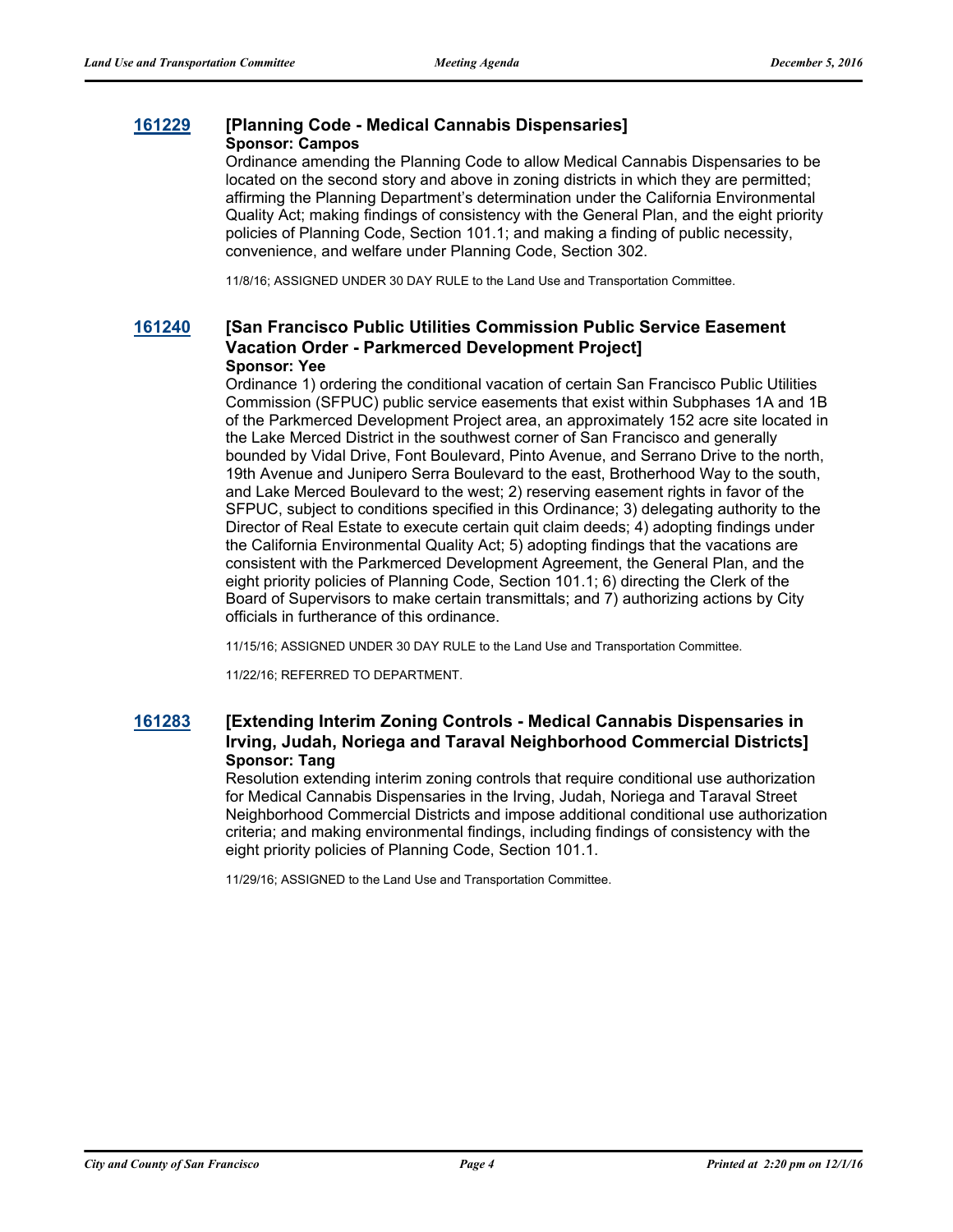### **Agenda Item Information**

Each item on the Consent or Regular agenda may include the following documents:

- 1) Legislation
- 2) Budget and Legislative Analyst report
- 3) Department or Agency cover letter and/or report
- 4) Public correspondence

These items will be available for review at City Hall, 1 Dr. Carlton B. Goodlett Place, Room 244, Reception Desk.

### **Meeting Procedures**

The Board of Supervisors is the legislative body of the City and County of San Francisco. The Board has several standing committees where ordinances and resolutions are the subject of hearings at which members of the public are urged to testify. The full Board does not hold a second public hearing on measures which have been heard in committee.

Board procedures do not permit: 1) persons in the audience to vocally express support or opposition to statements by Supervisors or by other persons testifying; 2) ringing and use of cell phones, pagers, and similar sound-producing electronic devices; 3) bringing in or displaying signs in the meeting room; and 4) standing in the meeting room.

Each member of the public will be allotted the same maximum number of minutes to speak as set by the President or Chair at the beginning of each item or public comment, excluding City representatives, except that public speakers using interpretation assistance will be allowed to testify for twice the amount of the public testimony time limit. If simultaneous interpretation services are used, speakers will be governed by the public testimony time limit applied to speakers not requesting interpretation assistance. Members of the public who want a document placed on the overhead for display should clearly state such and subsequently remove the document when they want the screen to return to live coverage of the meeting.

IMPORTANT INFORMATION: The public is encouraged to testify at Committee meetings. Persons unable to attend the meeting may submit to the City, by the time the proceedings begin, written comments regarding the agenda items. These comments will be made a part of the official public record and shall be brought to the attention of the Board of Supervisors. Written communications should be submitted to the Clerk of the Board or Clerk of a Committee: 1 Dr. Carlton B. Goodlett Place, Room 244, San Francisco, CA 94102. Communications which are not received prior to the hearing may be delivered to the Clerk of the Board or Clerk of the Committee at the hearing and you are encouraged to bring enough copies for distribution to all of its members.

LAPTOP COMPUTER FOR PRESENTATIONS: Contact City Hall Media Services at (415) 554-7490 to coordinate the use of the laptop computer for presentations. Presenters should arrive 30 minutes prior to the meeting to test their presentations on the computer.

AGENDA PACKET: Available for review in the Office of the Clerk of the Board, City Hall, 1 Dr.Carlton B Goodlett Place, Room 244, or on the internet at http://www.sfbos.org/meetings. Meetings are cablecast on SFGovTV, the Government Channel 26. For DVD copies and scheduling call (415) 554-4188.

LANGUAGE INTERPRETERS: Requests must be received at least 48 hours in advance of the meeting to help ensure availability. Contact Peggy Nevin at (415) 554-5184. AVISO EN ESPAÑOL: La solicitud para un traductor debe recibirse antes de mediodía de el viernes anterior a la reunion. Llame a Derek Evans (415) 554-7702. Paunawa: Ang mga kahilingan ay kailangang matanggap sa loob ng 48 oras bago mag miting upang matiyak na matutugunan ang mga hiling. Mangyaring tumawag ka sa (415) 554-5184.